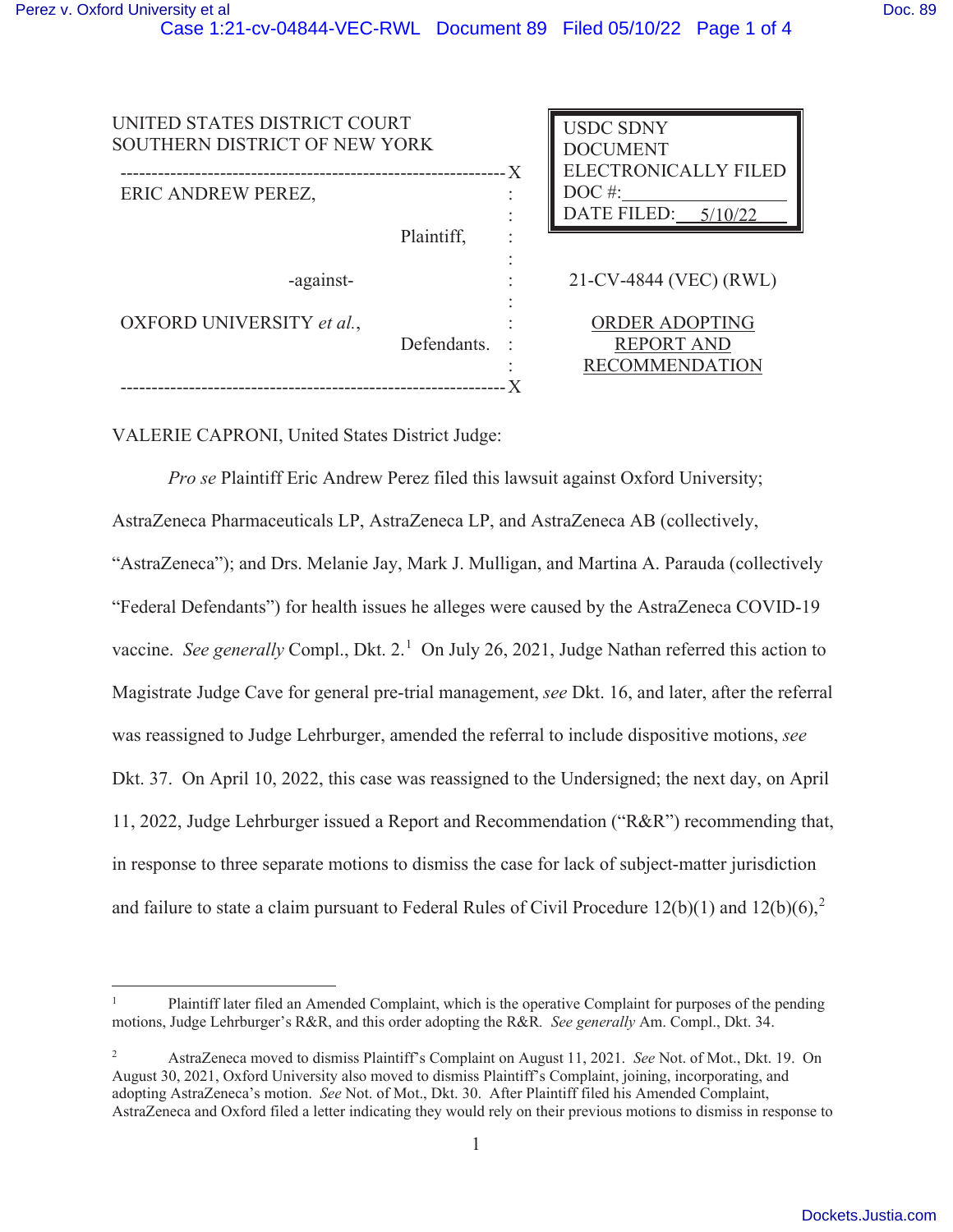## Case 1:21-cv-04844-VEC-RWL Document 89 Filed 05/10/22 Page 2 of 4

the case be dismissed for lack of subject-matter jurisdiction, but without prejudice to Plaintiff refiling in the proper jurisdiction. R&R, Dkt. 82 at 1, 13.<sup>3</sup> For the following reasons, the Court ADOPTS the R&R with no modifications, and the case is dismissed.

### **DISCUSSION**

 In reviewing a report and recommendation, a district court "may accept, reject, or modify, in whole or in part, the findings or recommendations made by the magistrate judge." 28 U.S.C. § 636(b)(1)(C). When objections are made, "[t]he district judge must determine *de novo* any part of the magistrate judge's disposition that has been properly objected to." Fed. R. Civ. P. 72(b)(3); *United States v. Male Juvenile*, 121 F.3d 34, 38 (2d Cir. 1997). To warrant *de novo* review, however, the objections must be "specific and . . . address only those portions of the proposed findings to which the party objects." *Pineda v. Masonry Constr., Inc.*, 831 F. Supp. 2d 666, 671 (S.D.N.Y. 2011) (internal quotation marks and citation omitted). If a party's objections "are conclusory or general, or simply reiterate original arguments," or the party does not object to certain dispositions, the court reviews for clear error. *Id.*; *Adams v. N.Y. State Dep't of Educ.*, 855 F. Supp. 2d 205, 206 (S.D.N.Y. 2012) (citation omitted).

 Judge Lehrburger recommended dismissal of Plaintiff's Amended Complaint because Plaintiff has filed this lawsuit pursuant to the Public Readiness and Emergency Preparedness ("PREP") Act, 42 U.S.C. § 247d-6d *et seq.*, and the Court does not have subject-matter jurisdiction over claims arising under that Act. R&R at 10–12. The PREP Act provides

the Amended Complaint. *See* Letter, Dkt. 36. On January 24, 2022, the Federal Defendants jointly filed a motion to dismiss the Amended Complaint. *See* Not. of Mot., Dkt. 63.

<sup>3</sup> Also pending is Plaintiff's motion challenging the constitutionality of the Public Readiness and Emergency Preparedness ("PREP") Act, 42 U.S.C. § 247d-6d *et seq*. *See* Dkt. 56. For the reasons discussed *infra* at 4 namely that, lacking subject-matter jurisdiction over this case, the Court cannot adjudicate the merits of Plaintiff's claims — Judge Lehrburger's R&R and the Court's order adopting it do not address the issues raised in that motion.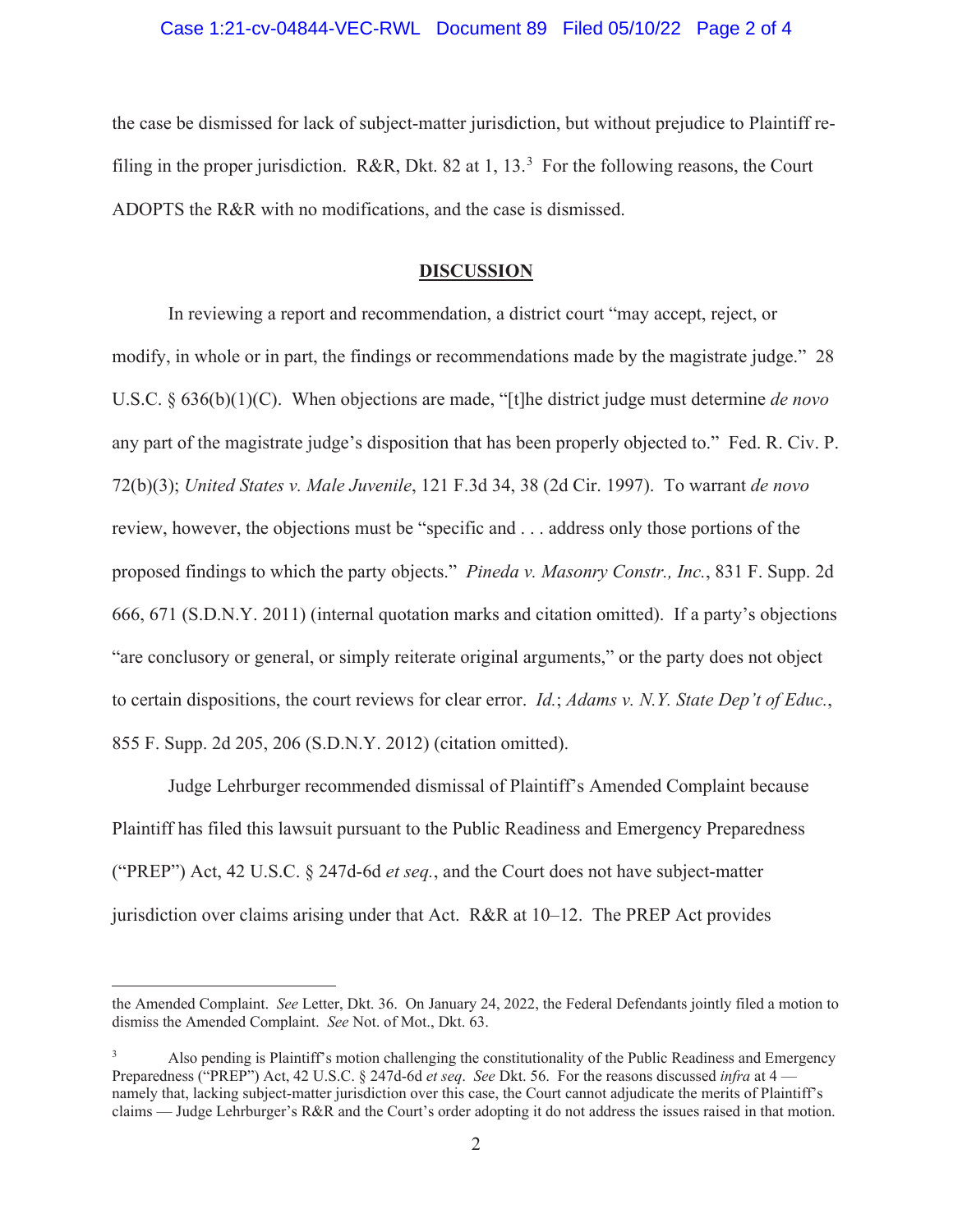## Case 1:21-cv-04844-VEC-RWL Document 89 Filed 05/10/22 Page 3 of 4

exclusive jurisdiction for claims brought under it to the U.S. District Court for the District of Columbia. 42 U.S.C. § 247d-6d(e)(1).

Plaintiff has objected to Judge Lehrburger's R&R on several grounds. *See generally* Pl. Obj., Dkt. 84; Letter, Dkt. 88. Although it is somewhat difficult to discern the contours of Plaintiff's objections, he objects, broadly, on the basis that Defendants have conspired to defraud the United States, including in ways that affect how this case has proceeded, Pl. Obj*.* at 1–5; that Judge Lehrburger based his recommendation solely on the four corners of the Amended Complaint, *id.* at 5; that Federal Defendants' motion is time-barred, *id.* at 23–26; and that he did not actually allege any claims under the PREP Act in his Amended Complaint, *id.* at 11.

 Even construing Plaintiff's objections liberally, *see Massie v. Metro. Museum of Art*, 651 F. Supp. 2d 88, 93 (S.D.N.Y. 2009), all of Plaintiff's objections are either conclusory; reiterate prior arguments; or raise arguments for the first time that he failed to raise in his opposition to the three motions to dismiss, and therefore do not merit *de novo* review, *Pineda*, 831 F. Supp. 2d at 671. Nonetheless, the Court addresses briefly two of Plaintiff's objections to provide Plaintiff with clarity. The first is Plaintiff's objection to the fact that Judge Lehrburger based his recommendation on his assessment of the Amended Complaint. Pl. Obj. at 5. That objection is unfounded, as a court is generally confined to the pleadings when evaluating a motion to dismiss, as Judge Lehrburger noted. R&R at 7 (citing *Cortec Indus. v. Sum Holding L.P.*, 949 F.2d 42, 47 (2d Cir. 1991)). The second is Plaintiff's argument that he has not alleged any claims under the PREP Act. Pl. Obj. at 11. Plaintiff clearly asserts claims under the PREP Act in his Amended Complaint. Am. Compl.  $\P$  5, 30–40 (stating "[t]his is an action b[r] ought pursuant to . . . [the] PREP Act" and asserting "intentional violations of the PREP Act" as a claim). That objection is, therefore, also unfounded.